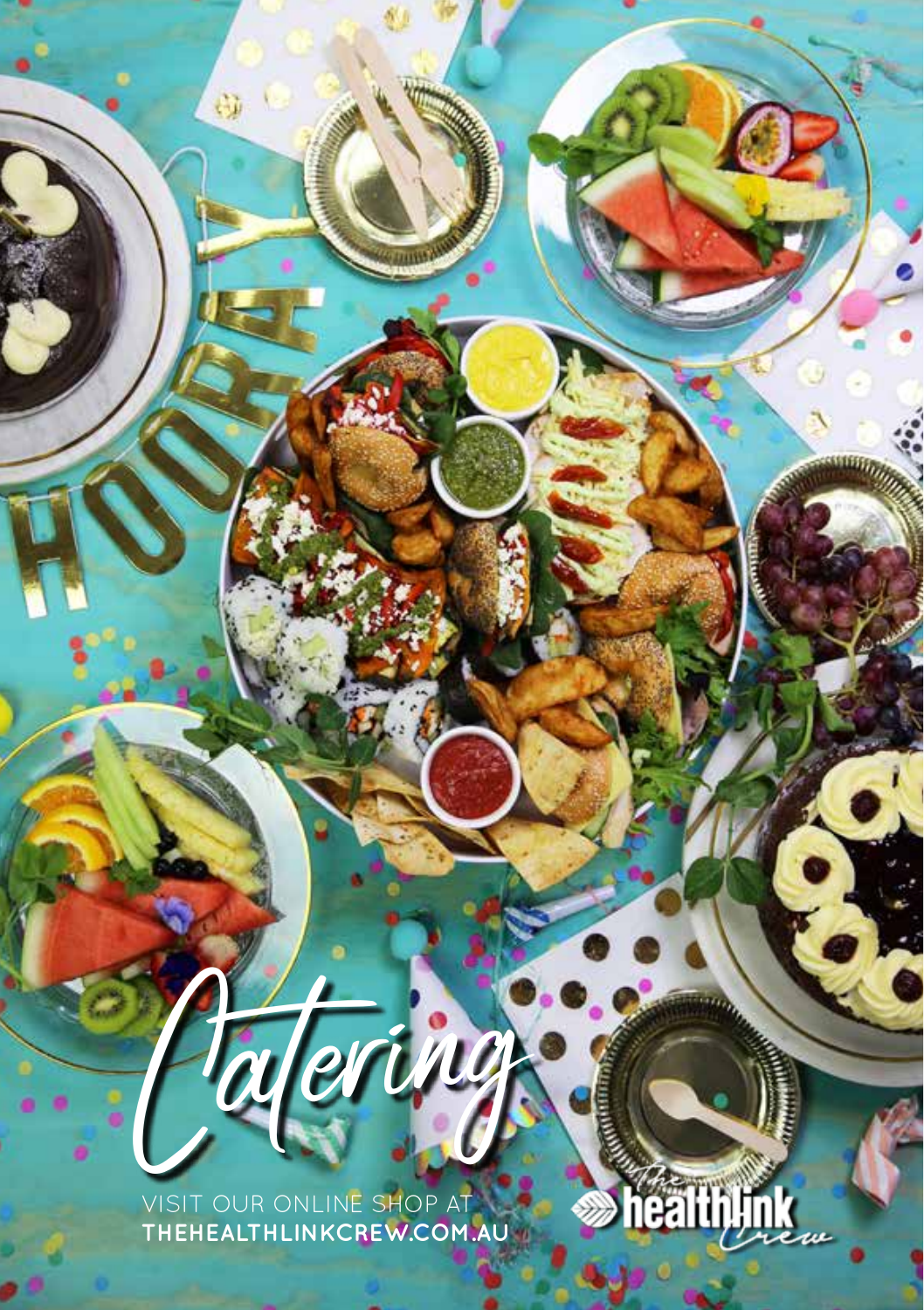To purchase & see our delicious range visit **thehealthlinkcrew.com.au/book** All photos are for marketing purposes only

**HILLIUM LAND** 

X.

Party Platters

Gourned Forces

To a street P its

Gourmet Bagles

Fresh Fruit

<sup>B</sup>o<sup>w</sup><sup>l</sup> <sup>o</sup><sup>f</sup> <sup>W</sup>edg<sup>e</sup><sup>s</sup>

**CONSTRUCTION** 

**All finances** 

Su<sup>s</sup>h<sup>i</sup> Nor<sup>i</sup>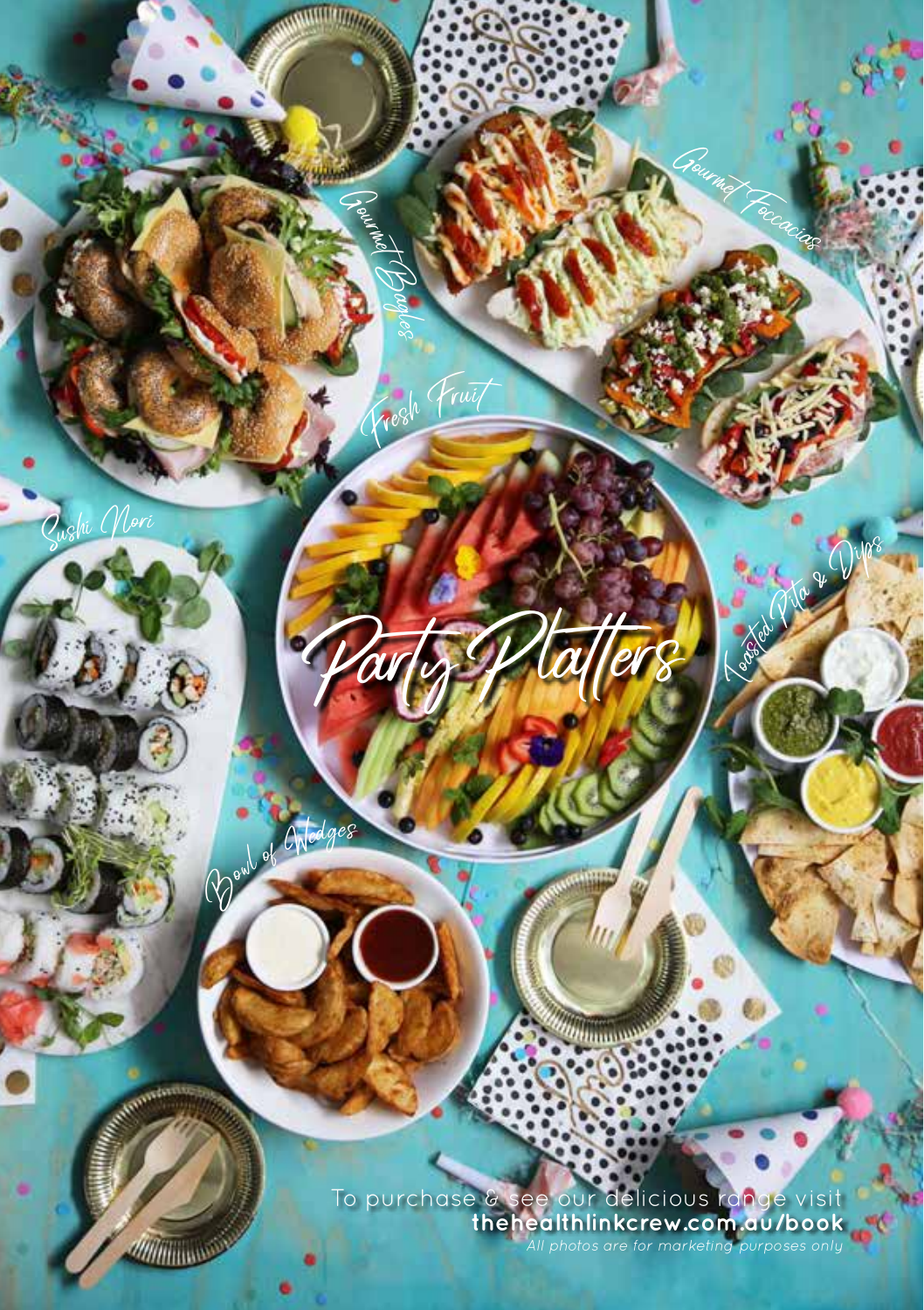

### **MENU 1**

HOUSE PIZZA HOUSE SAUSAGE ROLLS PARTY PIES HOT CHIPS + POP TOP DRINK

### **MENU 2**

CHICKEN STRIPS HOUSE PIZZA HOUSE SAUSAGE ROLLS HOT CHIPS + POP TOP DRINK

### **MENU 3**

HOUSE SANDWICHES HAM & CHEESE HOUSE PIZZA FRESH FRUIT HOT CHIPS + POP TOP DRINK VEGETARIAN OPTIONS AVAILABLE

### **MENU 4 VEGETARIAN**

HOUSE PIZZA MARGHERITA HOUSE SPINACH & RICOTTA PASTRIES FRESH FRUIT HOT CHIPS + POP TOP DRINK

### **MENU 5 GF & VEGETARIAN +\$4 PER CHILD**

GF SAUSAGE ROLLS FRESH FRUIT YOGHURT PODS OVEN BAKED GLUTEN FREE CHIPS POP TOP DRINK

### **MENU 6** HALAL

HOUSE CHEESE SANDWICHES HOUSE PIZZA MARGHERITA SPINACH & RICOTTA PASTRIES HOT CHIPS + POP TOP DRINK

# **EXTRA CHILD & SPECIAL DIETARY REQUIREMENTS**

FOOD ONLY BOOK ONLINE

To book party, food, party space & table reservations visit **centre reception** \*Pizza will be margherita by default unless specified as hawaiian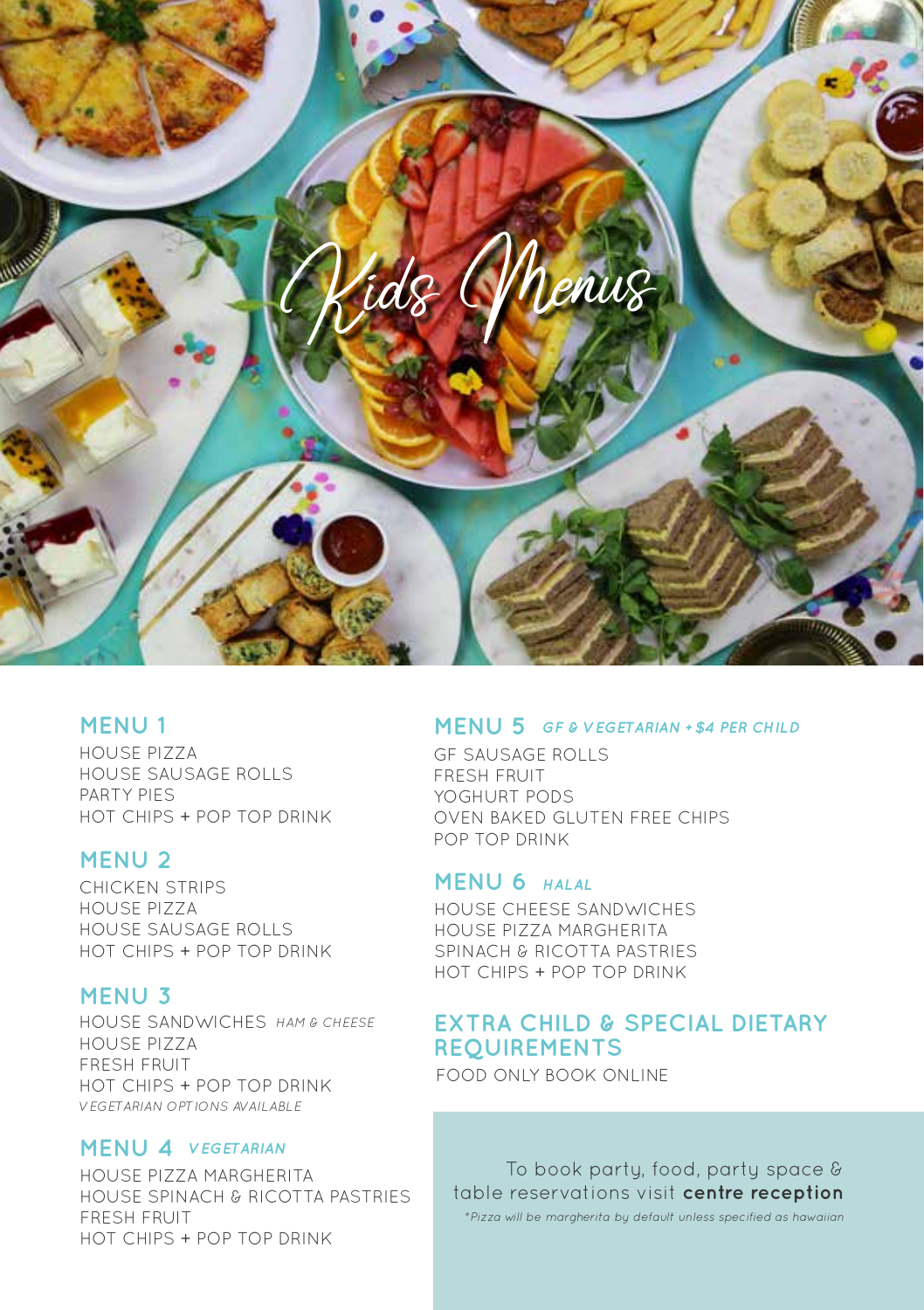# **To purchase & see our delicious range visit**<br>
\*Cake orders need to be placed 5 days prior to the event

Party Cakes

Celebration

E Cakes

**BLACK FOREST** 

**MALT** 

**COLORED CREAM** 

Mal Chocolate

<sup>C</sup><sup>h</sup><sup>o</sup>colat<sup>e</sup> <sup>R</sup>ipp<sup>l</sup><sup>e</sup>

**COOKIES & CREAM** 

<sup>B</sup>l<sup>a</sup>c<sup>k</sup> <sup>F</sup><sup>o</sup>res<sup>t</sup>

Company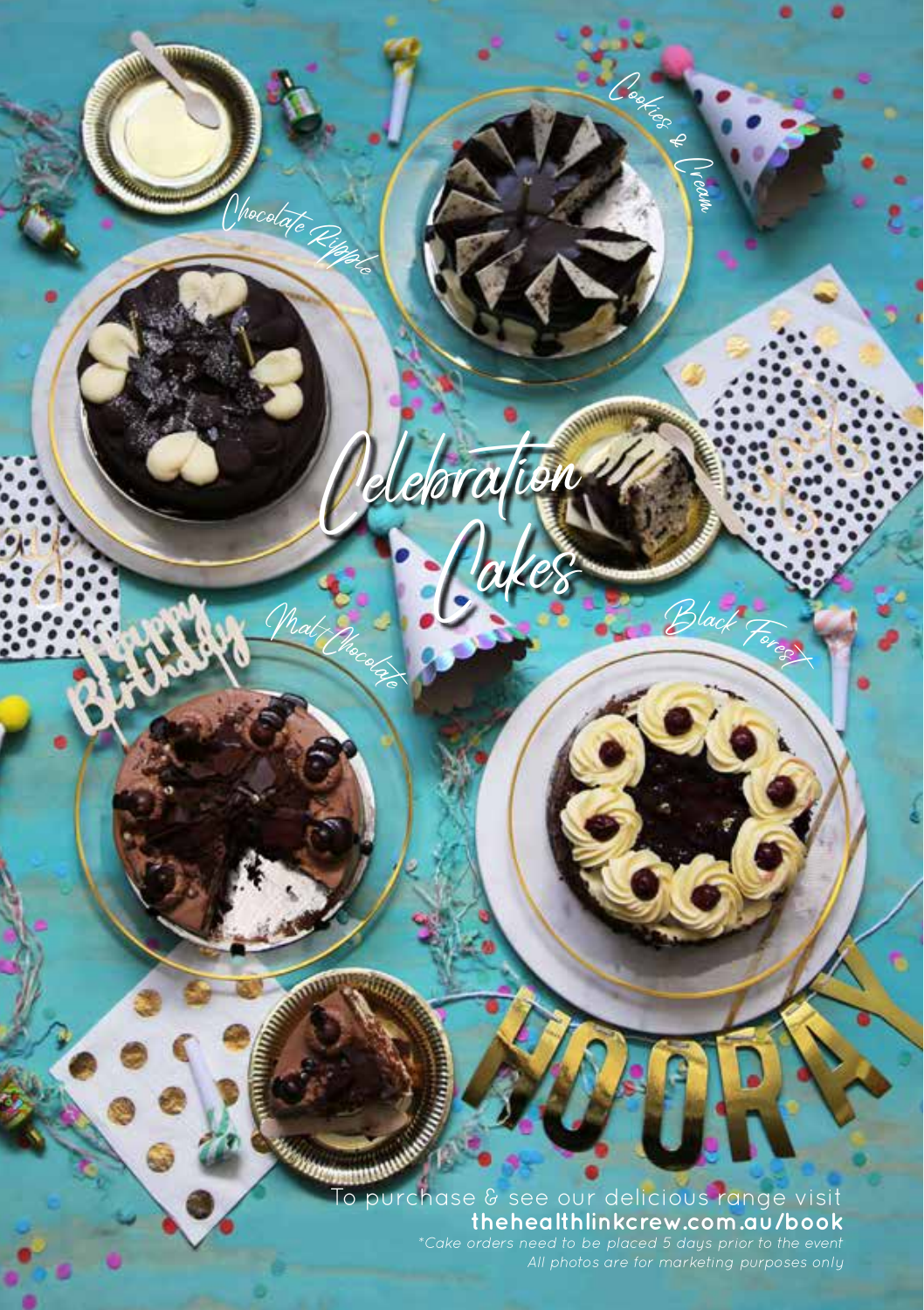Tab<sup>-</sup>i

## **Want to offer your guests a range of beverages?**

Melba Organic Coffee & Tea, Arkadia Chai and house-made smoothies. Almond or soy milk available.



To purchase a tab shop online at **thehealthlinkcrew.com.au/book**